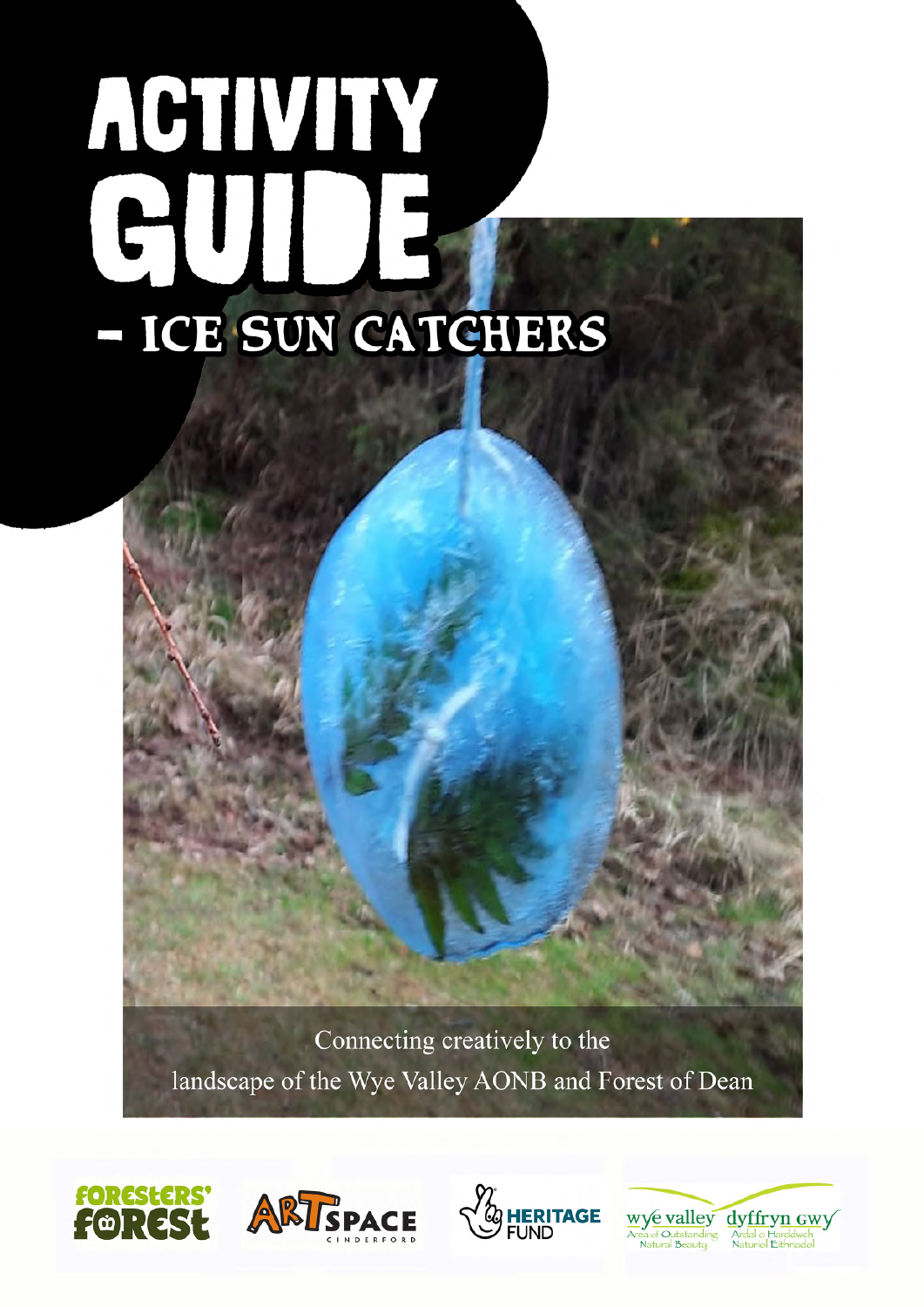# **ICE SUN CATCHER**



Brighten up your garden or outdoor space on a crisp winter day with these colourful ice sun catchers. Watch the sun rays illuminate your ice sun catcher that contains your choice of coloured natural forms.

#### **Activity rating**

Suitable for all. Assistance may be needed to cut the fruit into slices.

#### **Time required for activity**

30 mins.

### **Preparation time**

10-15 mins to set the table. Certain items will need to be gathered beforehand on either a walk around the garden or shop bought items.

### **Shopping list**

- Chopping board
- Bowl or cup or tray to hold the water/frozen ice sun catcher
- String
- Natural objects such as Fruits / leaves / flowers / berries
- Jug of water
- Food colouring (optional)
- Freezer